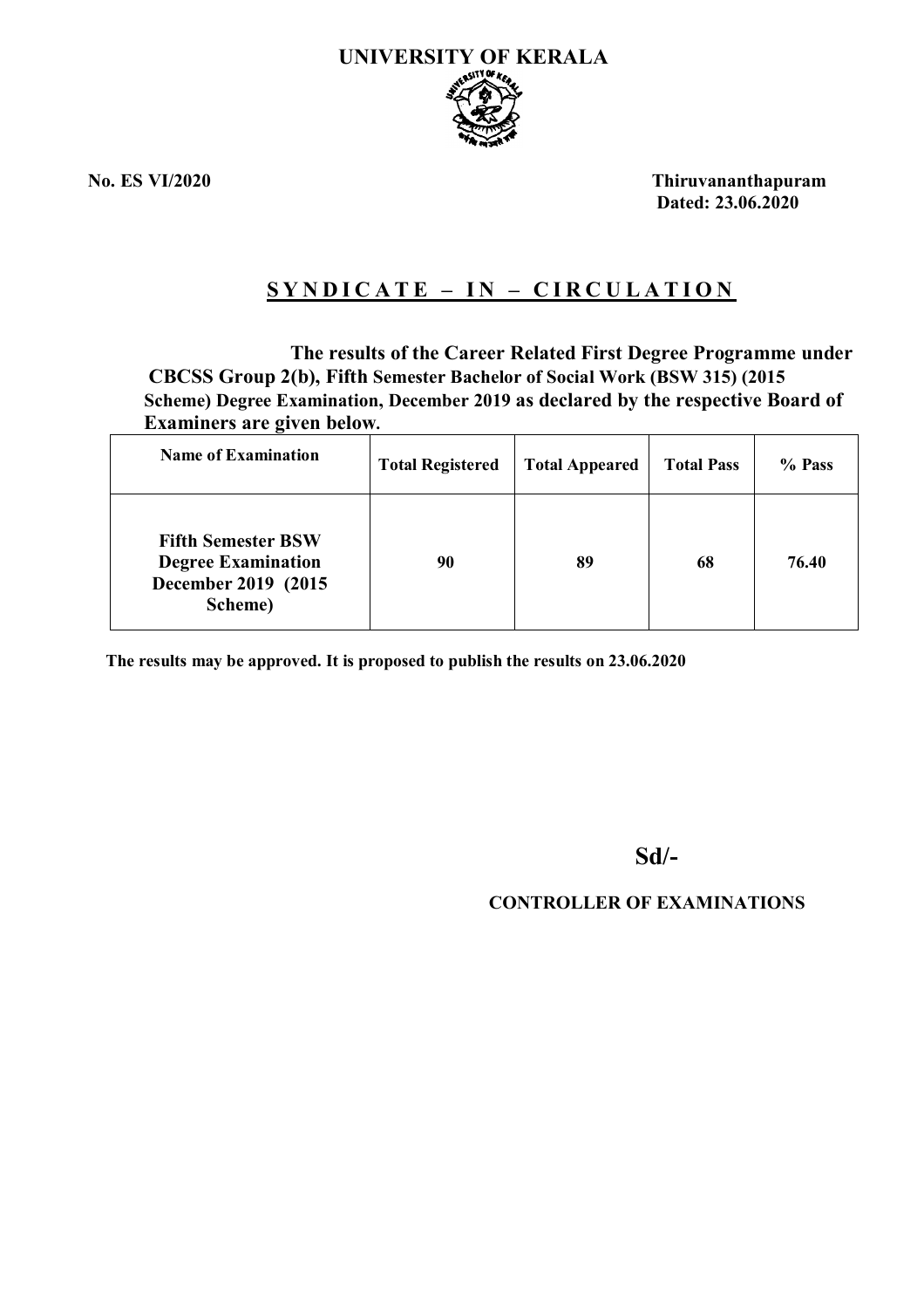**No. ES VI/2020**



- **1. The following is the provisional list of Register Numbers of the successful candidates of the Career Related First Degree Programme Under CBCSS Group 2(b) Fifth Semester Bachelor of Social Work (BSW- 315) (2015 Scheme )Degree Examination, December 2019.**
- **2. For the successful completion of a Semester, a student has to score a minimum SCPA of 4.00(E grade). A minimum of 40% marks (E Grade) is required for passing a course with a separate minimum of 40% (E Grade) for Continuous Evaluation and End Semester Evaluation.**
- **3. From 2015 Admission onwards, a student has to score a minimum 35% marks each for ESE & CE for a course pass. However, 40% in aggregate (CE+ESE) is required for a semester pass.**
- **4. The last date for applying revaluation and scrutiny is 06.07.2020 . Candidates should make use of draft mark list available in the University website for applying for revaluation. Application for revaluation and scrutiny should be submitted through ONLINE only**

 **Sd/-** 

**CONTROLLER OF EXAMINATIONS**

**University Buildings, Thiruvananthapuram Dated: 23.06.2020**